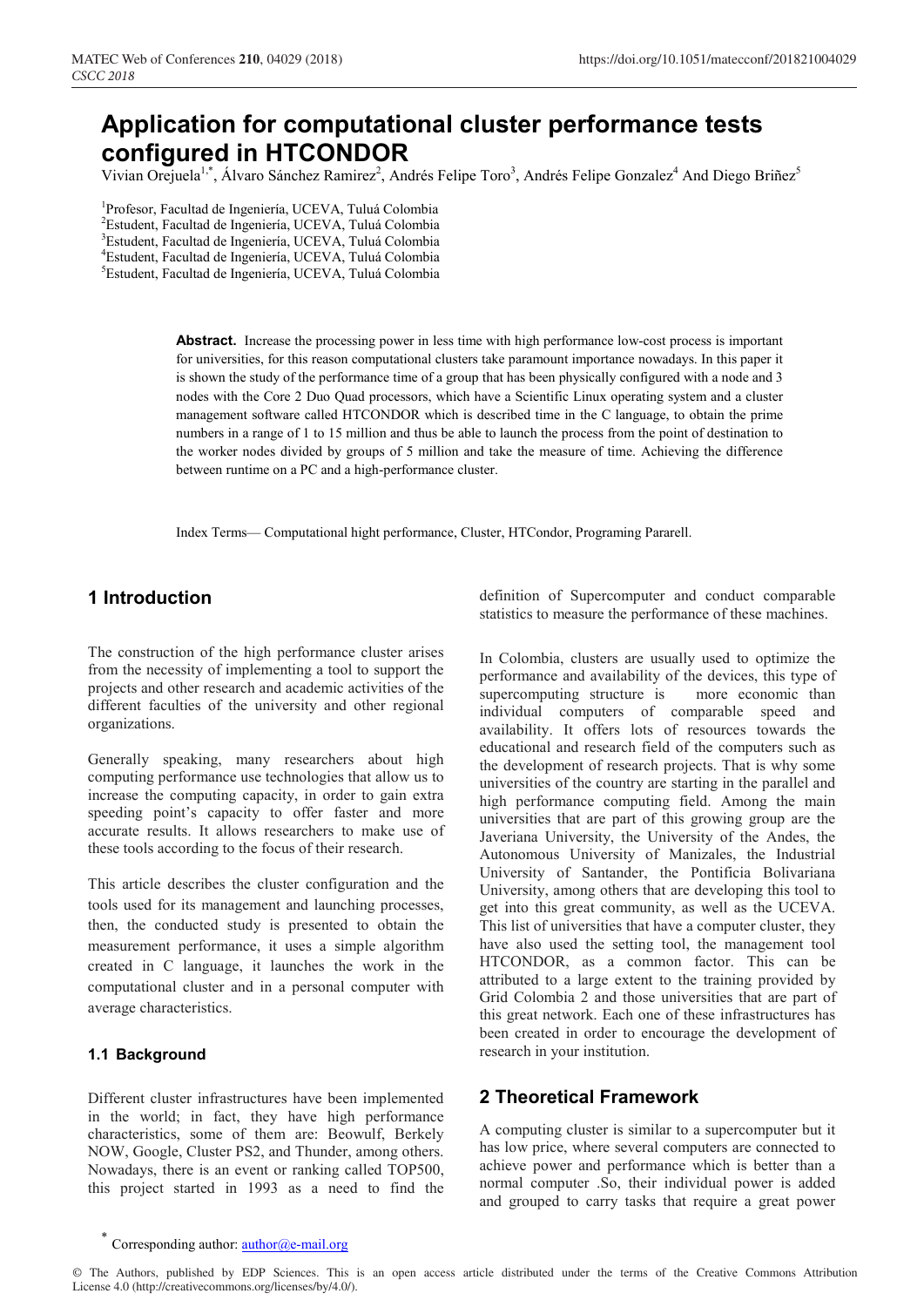potential, it is almost the same when forecasting to establish future predictions with high precision, simulating the behavior of protein synthesis, modeling large amounts of information etc. In fact, this article focuses specifically on high-performance clusters, which are designed to perform computing operations that require a large amount of processing and calculation, the implementation of this type of cluster allows the machines that make part of them work in parallel .Similarly, it reduces time in order to accomplish tasks comparison to computers of normal yield in which a task would take much more time. It is important to say that computing cluster is a great advantage regarding with costs which allows institutions and medium-sized companies to carry out the creation of a cluster of this type. Fig. 1. Caption of the Figure 1. Below the figure.

## **2.1. Cluster configuration**

Generally speaking, the configuration of a highperformance computer cluster consists of two parts. The first is the software: an operating system specially designed for this task (for example a modified Linux kernel), compilers and special applications which allows the programs running on the system and take advantages of the cluster, the second part is the hardware that consists of computers connected network.

### **2.2 Physical computational Cluster configuration**

In order to implement computer cluster in the UCEVA, the Scientific Linux operating system was used, which is a version of Linux created by Fermilab as the cluster administration tool HTC Condor. The following shows the configuration of three workers nodes and a main node called the c-head node that uses HTCondor to manage the tasks in the cluster.





### **2.3 HTCONDOR and its universes**

The HTCONDOR is an Illinois University´s framework that is in charge of the administration of the high performance cluster with version 7.4.2 of the HTCondor. The basic operation of HTCondor consist of sending a work, it queues it, then it executes and finally it notifies the results.

It is described in more detail below

- Condor will usually be used to run tasks that will take a long time to obtain their results it is also to launch a program repeatedly.
- A shipping description file must be written with the Condor Submit command. Eventually, HTCondor looks for new jobs, and when it find them, HTCondor adjusts them according to the available resources.
- When there is an available machine, the work is sent for its execution .It may happen that in the best case it finishes correctly and the results are sent where the user specified it. In the event that the machine executing the work is occupied externally by a user, the state is saved if the "standard" universe is used through a "checkpoint".
- The right universe must be chosen for its execution.
- HTCondor will not always use all the computer equipment, it will only use them when the mouse or the keyboard are not used.

# **3. Calculation study of computational cluster performance**

The theoretical performance of the computational cluster is obtained by adding the capacity in FLOPS (floating point operations per second) of each CPU of the worker nodes; it is given by the manufacturer of the processors for a total of 115.2 GFLOPS.In this study we are interested in finding to what extent is the performance of the cluster compared to a personal computer in a simple calculation task.

## **3.1 Structure**

How can we measure the time difference between the computer cluster and a personal computer?

Is the result of the execution time of a simple algorithm in the computational cluster considerably smaller than that of a personal computer?

These questions were asked with the goal of obtaining visible and easy to show results to the academic community of the faculty.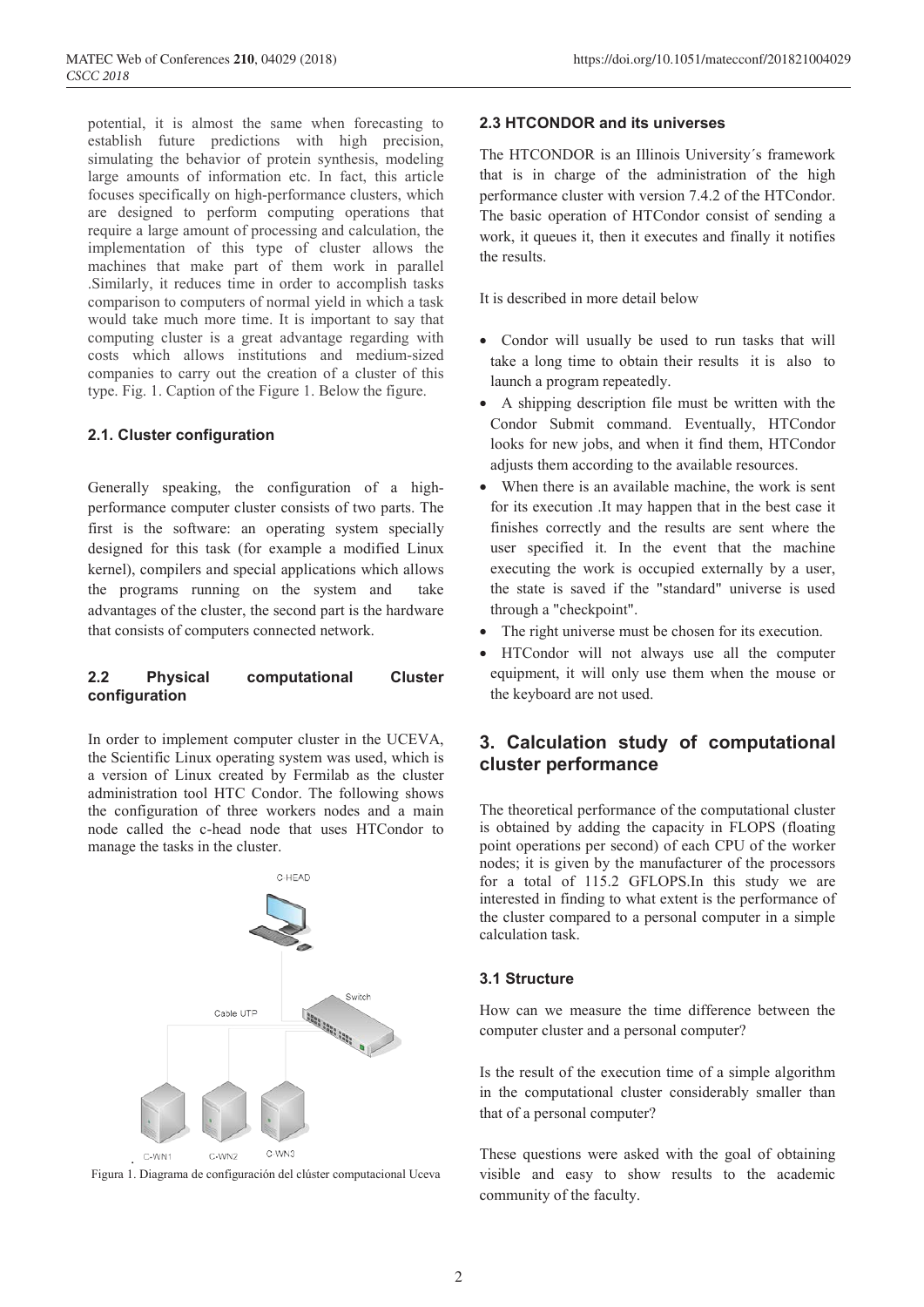### **3.2 Experimental Design**

In this section we will explain in detail the performance time study of a cluster that has been physically configured with a head node and 3 worker nodes with core 2 duo quad processors which have a Scientific Linux operating system and a management software called HTCONDOR.It allowed to program an algorithm in C language, in order to obtain the prime numbers in a range from 1 to 15 million. This way, it is be able to launch the process from the head node to the worker nodes divided by groups of 5 million and take the measurement of time. In turn, the same algorithm was executed on a personal computer with common characteristics and it was taken at the time it took to complete the test. Finally, times were compared and plotted for a better visibility of the results.

#### **3.3 Test configuration**

In order to measure the cluster performance, the algorithm that calculates the prime numbers written in C language is going to carry out and that is found in a range of values defined by the user in the input parameters inserted in a job. Comparing it with the result of done by the same work on a personal computer with average characteristics.

The application is going to take the initial and final ranges of the calculation of the prime numbers that we want to find by taking the strategy of dividing the problem into multiple subproblems of equal complexity to be distributed in the cluster giving as a result, a greater speed in the processing of the data since they are the nodes responsible for processing and send the response to the main node.

The code of the application can be showed through the Nano NPrimos.c command:

```
#include <stdio.h>
#include <stdlib.h>
#define true 1
#define false 0
/**
* Verifica si el número especificado es primo o no.
 *
 * @param int Número a verificar.
* @return int true es primo, false no.
 */
int isPrime(int num)
{
     int i = 0;<br>int start = 2;int end = num;if(num == 2 || num == 3 || num == 5 || num == 7)| \cdot | num | \cdot |{
         return true;
    }
    if(num % 2 == 0)
     {
         return false;
     }
    for(i=start; i<=end; ++i)
     {
         if(i != num & 2 & 1 = 0)
         {
                      return false;
         }
     }
return true;
}
int main(int argc, char *argv[])
{
     int start, end, i, val;
if(argc != 3) 
     {
         printf("Usage: %s <start> <end>\n", argv[0]);
         ext(1);}
    start = atoi(argv[1]);<br>end = atoi(argv[2]);
           = atoi(argv[2]);
    for(i=start; i<=end; i++)
     {
       val = isPrime(i);if(val == true)
              printf("%d\n", i);
    }
    exit(0);
}
```
Figura 2. Código en lenguaje C, para generación de números primos

The code was done in C language and implemented in HTCondor under the commands and functions that this tool brings, the tests were made in the universe of standard configured in the cluster. Through the following command:

Condor compile gcc NPrimos.c –o Primos

For the example case, we are goint to look for the prime numbers from 1 to 15,000,000 and divide them into 3 sub-works with ranges of 5,000,000 items each to be distributed in the different nodes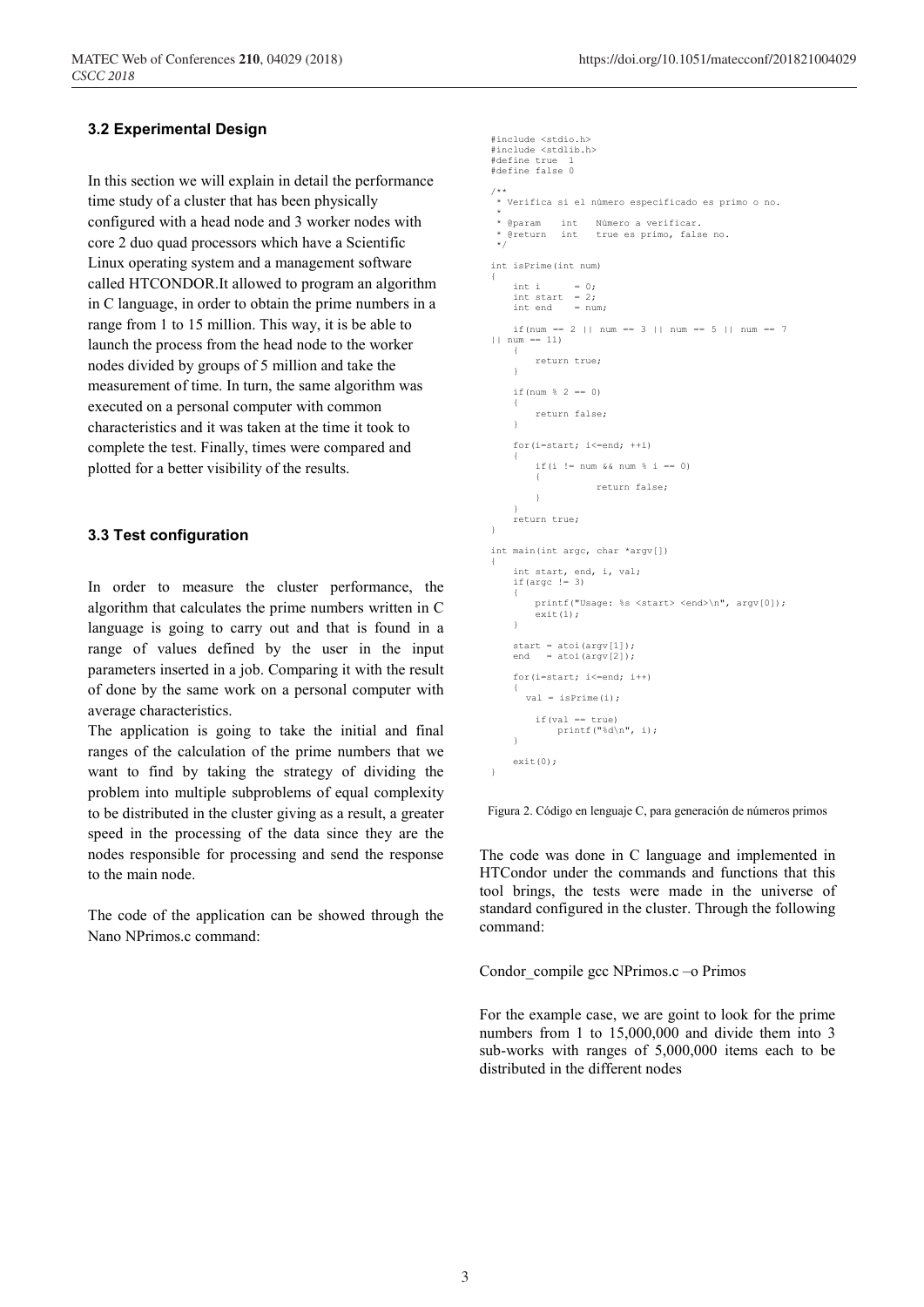| $=$ find $Primes$            |  |  |  |  |  |  |
|------------------------------|--|--|--|--|--|--|
| $=$ standard                 |  |  |  |  |  |  |
| = FindPrimes.log             |  |  |  |  |  |  |
| $= 15000000$                 |  |  |  |  |  |  |
| = FindPrimes-\$(Process).out |  |  |  |  |  |  |
| = FindPrimes-\$(Process).err |  |  |  |  |  |  |
|                              |  |  |  |  |  |  |
| $= 5000000$<br>10000000      |  |  |  |  |  |  |
| = FindPrimes-\$(Process).out |  |  |  |  |  |  |
| = FindPrimes-\$(Process).err |  |  |  |  |  |  |
|                              |  |  |  |  |  |  |
| $= 10000000$<br>15000000     |  |  |  |  |  |  |
| FindPrimes-\$(Process).out   |  |  |  |  |  |  |
| = FindPrimes-\$(Process).err |  |  |  |  |  |  |
|                              |  |  |  |  |  |  |
|                              |  |  |  |  |  |  |

Figure 3.Prime submit

Once we have the file you must upload it to the cluster for processing, it is done with the following command: Condor\_submit Primos.Submit

In order to check that the works have been successfully uploaded, we can see them through Condor\_q. Once the jobs in the cluster have been processed, we will have several extension files .error, .out and. Log. As we can observe in the file Primos.Submit in these files will remain the errors or the answers of the nodes and we obtain the results of the prime numbers by the rank that was given to each one in the file Primos.Submit.

| ID   | OWNER       |             | SUBMITTED | RUN TIME ST PRI SIZE CMD               |  |  |  |
|------|-------------|-------------|-----------|----------------------------------------|--|--|--|
| 13.0 | condor      |             |           |                                        |  |  |  |
|      | 13.1 condor |             |           |                                        |  |  |  |
|      | 13.2 condor | 11/23 11:08 |           | 0+00:22:09 R 0 4.4 findPrimes 15000000 |  |  |  |
|      |             |             |           |                                        |  |  |  |

Figure 4. The condition work

In the previous image it is observed that each node took 22 minutes 09 seconds to process the assigned range of values, to obtain a total of 15 million processed numbers. Below,it is show the time that it took to run the same task on a personal computer that has a third-generation Intel CORE i5 processor and has 6 Gb of RAM running under the Windows 8 operating system. Which features can be consulted in the next web page

http://www.asus.com/Notebooks\_Ultrabooks/K55VD/sp ecifications/.

Amount of processed data 1499999 (BUILD SUCCESSFUL (total time: 386 minutes 7 seconds)

Figure 5. Personal computer duration

In Figure 5 we can be observe that the time taken by the personal computer with average characteristics was 386 minutes 7 seconds.

Comparing the obtained results, we can be observe that a better time was achieved with the cluster that only took 22 minutes in consideration with the 386 minutes of the personal computer, which correspond to a performance greater than 18 times over the personal computer. This is due to the fact that each node of the cluster worked simultaneously and it is possible to process more data in a shorter time.

The comparative graphs are shown below:



Figure 6. Comparative time chart

## **4. Conclusions**

4.1 As a result of the study, an application was created whose objective is to use the calculation potential of the Computational Cluster, and execute it under one of the environments that allows HTCondor (standard.) The application also verifies its operation, and it shows that this tool can be used in an area of knowledge for educational purposes. This tool is able to demonstrate that the performance of the cluster is better in comparison to a daily use equipment with good characteristics.

4.2 The test consisted in the calculation of the prime numbers in a range of 1 to 15,000,000, they were selected and stored in a file for analysis in a computer of normal characteristics, this test lasted approximately 6:30 hours, in the same programming language and the pc only dedicated to this work. In the cluster, this same test lasted 22 minutes, it gave result in a time optimization of 18 times due to the processing power provided by this tool;it demonstrated the power computing that provides the union of several work teams performing a distributed task.

# **References**

• S. T. Shah, R. J. W. E. Lahaye, S. A. A. Kazmi, M. Y. Chung, Syed Faraz Hasan. HTCondor System for Running ExtensiveSimulations Related to D2D Communication. 2014.